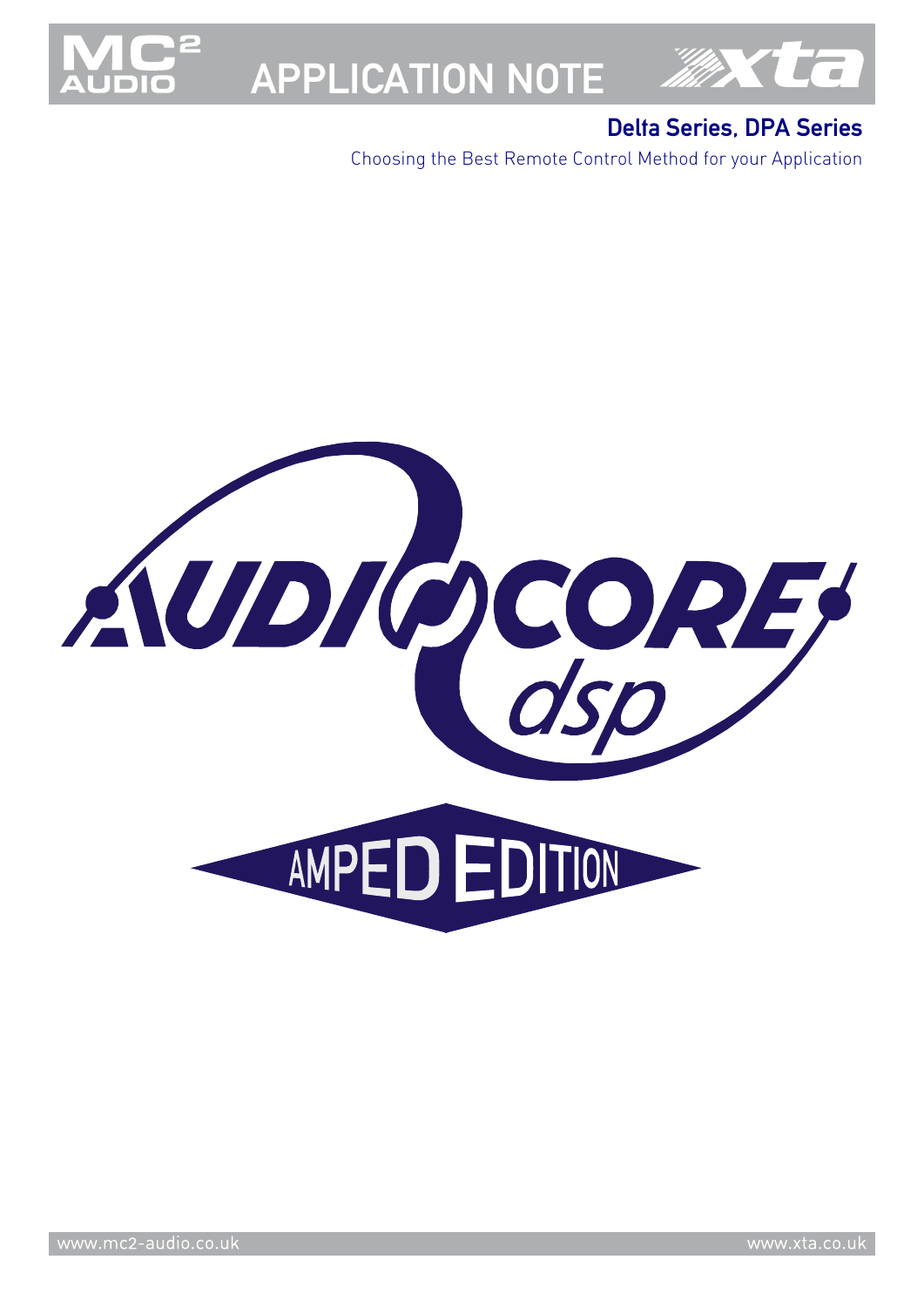## Introduction

AudioCore is XTA's mature remote control software application, that runs under Windows operating system and offers advanced control and monitoring facilities for an array of XTA signal processing devices.

The Amped Edition is an extension of this application and is designed to monitor and control the Delta Series DSP amplifiers from MC<sup>2</sup> and the APA and DPA Series amplifiers from XTA.

It does not replace the latest release of AudioCore available on the XTA website, as it does not support XTA signal processor control (DP224/6/6i/DC1048/4 Series/5 Series and all OEM variants).

It primarily connects to devices using an Ethernet data connection, although it will also connect via a USB connection or RS485 (with suitable converter).

The software has been tested for compatibility with the following Windows versions:



Windows XP Windows 7: 32 and 64 bit editions Windows 8.1 Windows 10: 32 and 64 bit editions



Are you a mac user?

If you would like to experience remote control of your amplifiers on an iPad, please search for and download DeltaDirect from the App Store.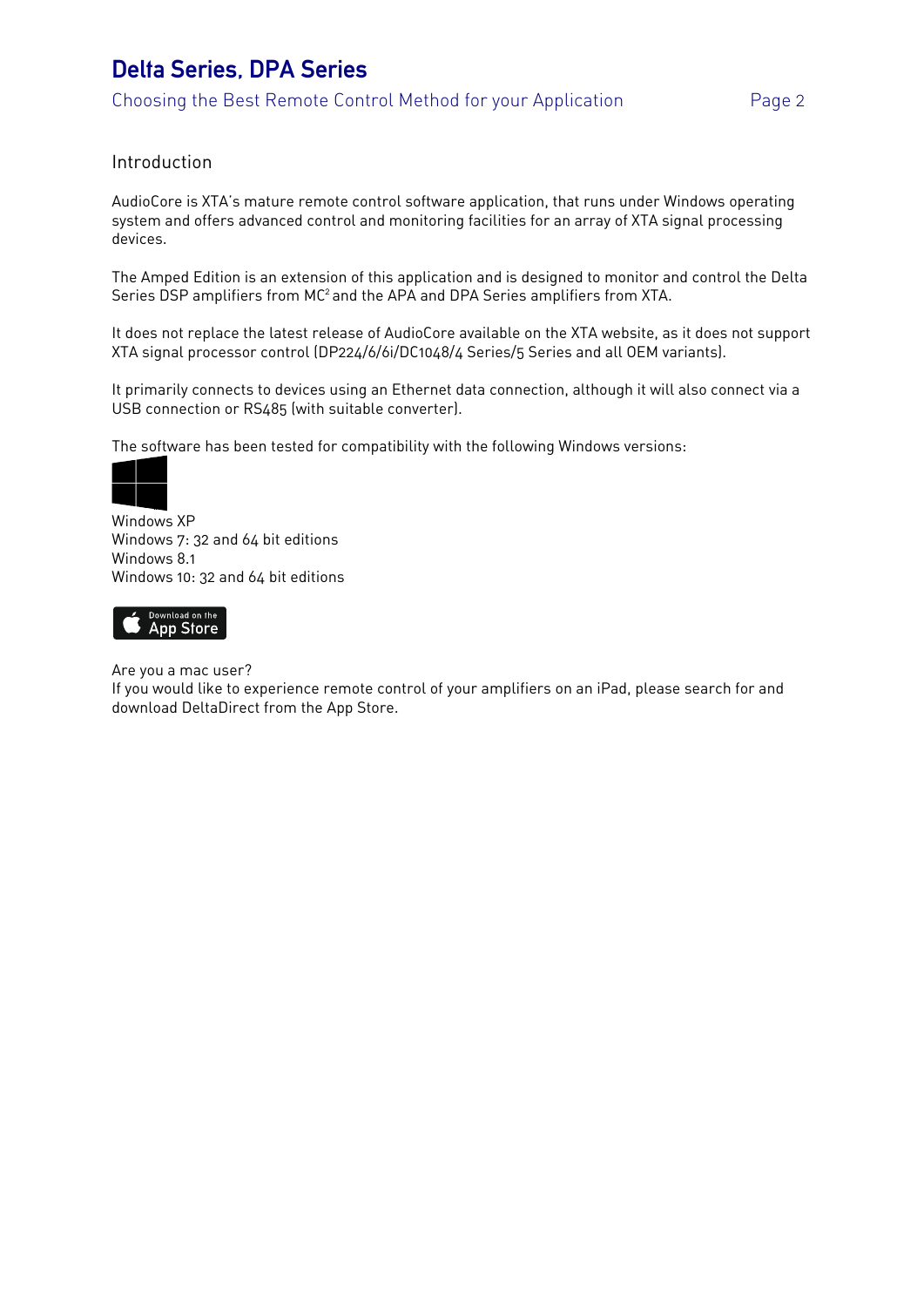Choosing the Best Remote Control Method for your Application

## Direct USB

The simplest method to connect to computer is with a simple USB cable via the front panel of a Delta/DPA amplifier. APA amplifiers can only be connected via an Ethernet connection. If you are working exclusively with Delta/DPA amplifiers then as long as the first device can be near the computer, this will allow all other amplifiers to be daisy-chained from the RS485 bus:



The only disadvantage is that this connection method cannot work with DeltaDirect — our iPad app, as there is no way to establish a wireless control connection. Remember that the total length of an RS485 bus is 1000m from the first device to the last — not 1000m per interconnect!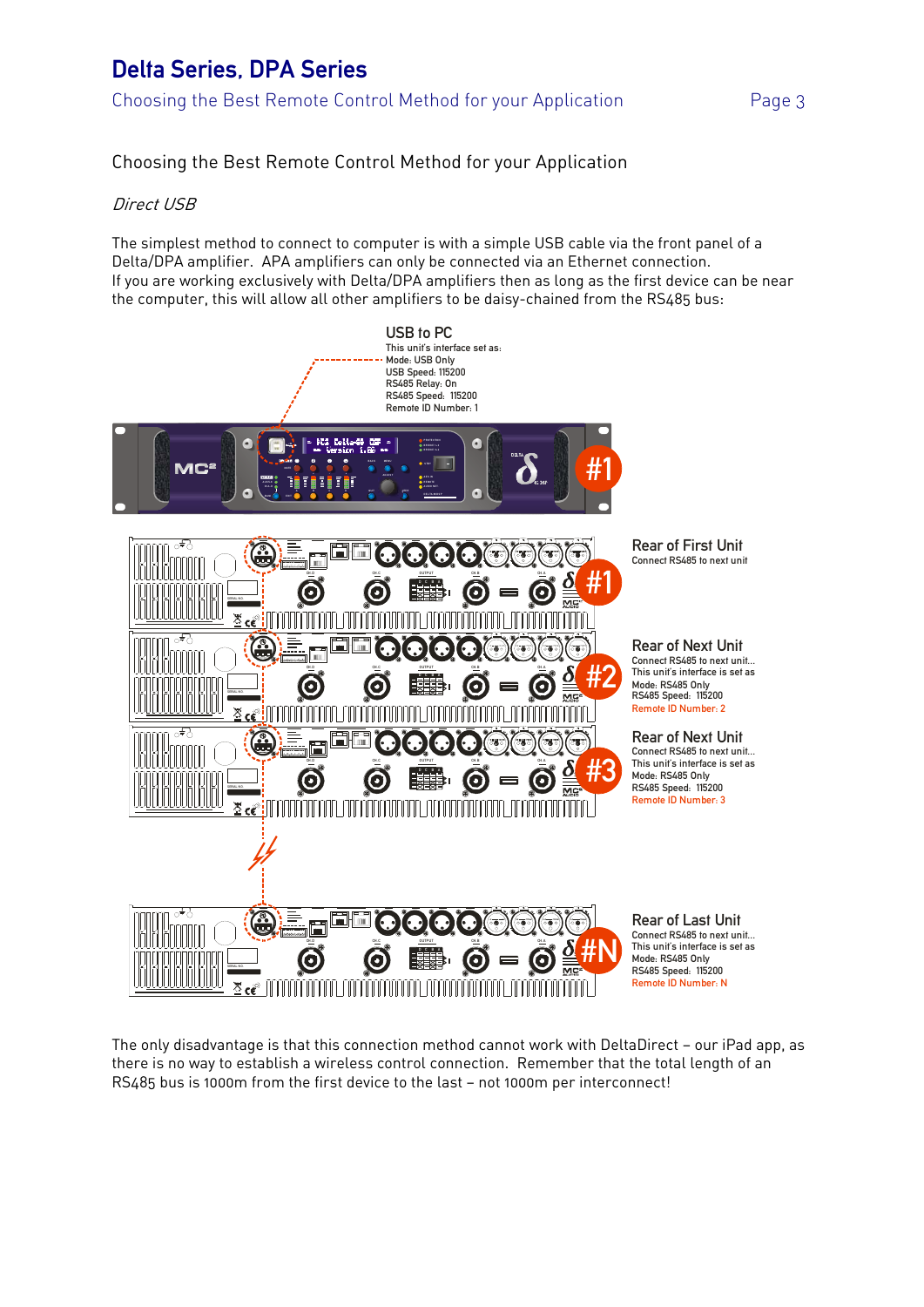# Ethernet Only

Connecting using a standard Ethernet cable either direct to a PC, or via a LAN is the method most widely used as it is still low cost and uses standard cables and existing infrastructure. Connection using a switch will be required for multiple amplifiers unless RS485 relay mode is used, which will be covered in a subsequent section.

If your system includes APA amplfiers, the Ethernet connection is the only method that can be used.



Remember that the recommended max distance for a point to point Ethernet connection is 100m beyond this a switch must be used to extend the distance. Make sure that there is only one DHCP server on a network if multiple switches or routers are being used (especially if a Wifi router is connected as well).

This method, if using a Wifi router, will also allow use of DeltaDirect — out iPad app, but be aware it cannot be online at the same time as AudioCore! AudioCore can also connect wirelessly and this is a seamless change from the wired connection as long as the Wifi network is setup on the PC.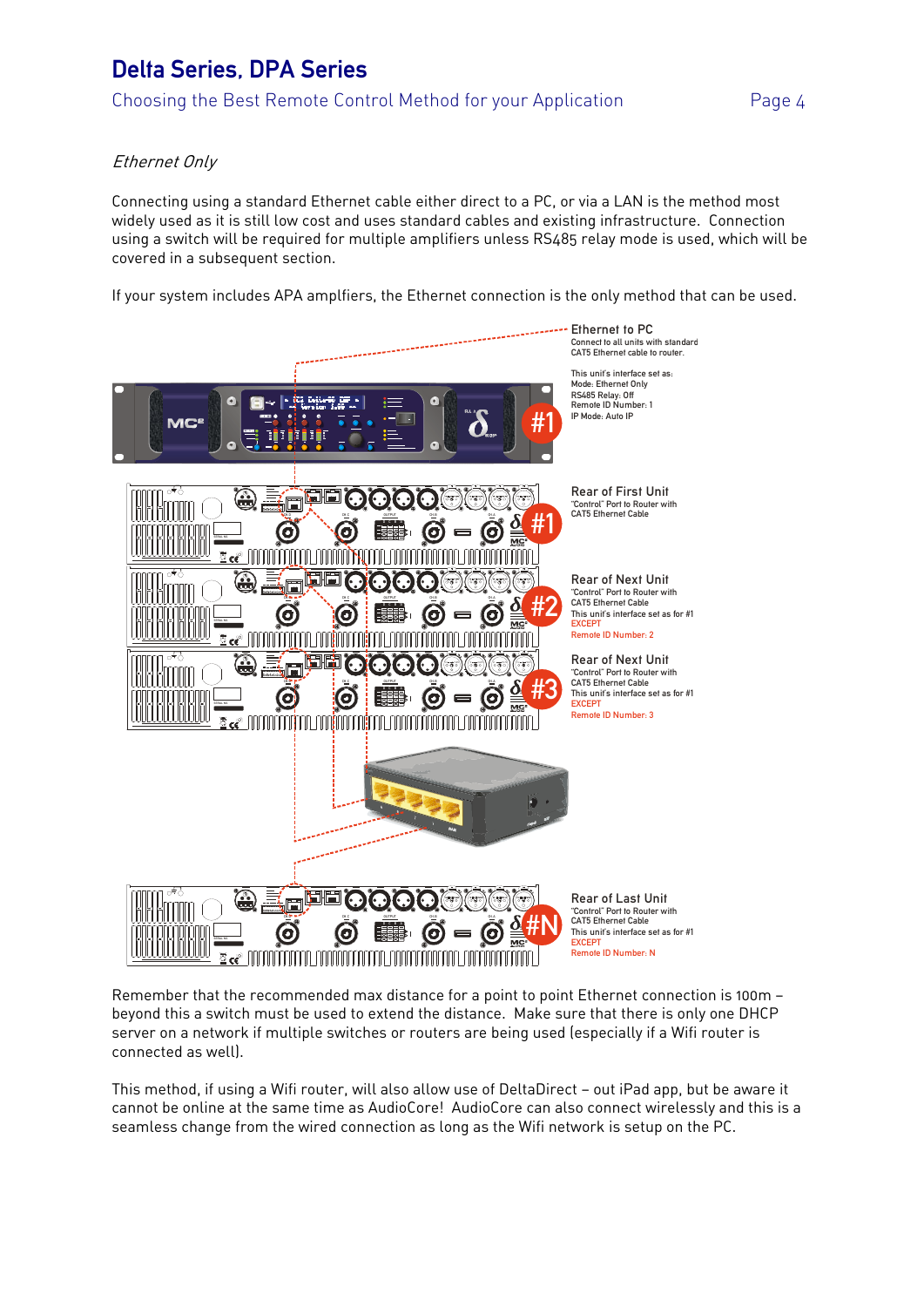## RS485 Only

RS485 mode is useful in situations where there may be long distances required between connected units, and it is not possible or practical to use the Ethernet method of connection. RS485 can cover up to 1000m (greater distances if the baud rate is reduced), but remember this distance figure is the total for the bus, not the distance between devices.

It will require a USB to RS485 converter (this is an intelligent adapter, not just a cable adapter) please ask us about this or read the interface guide on XTA's website here:

http://www.audiocore.co.uk/wp-content/uploads/2015/06/remote\_interface-\_guide\_15.pdf



Remember that APA amplifiers cannot connect via RS485 (despite having the RS485 socket on the rear panel — this is for test disagnostic purposes only)